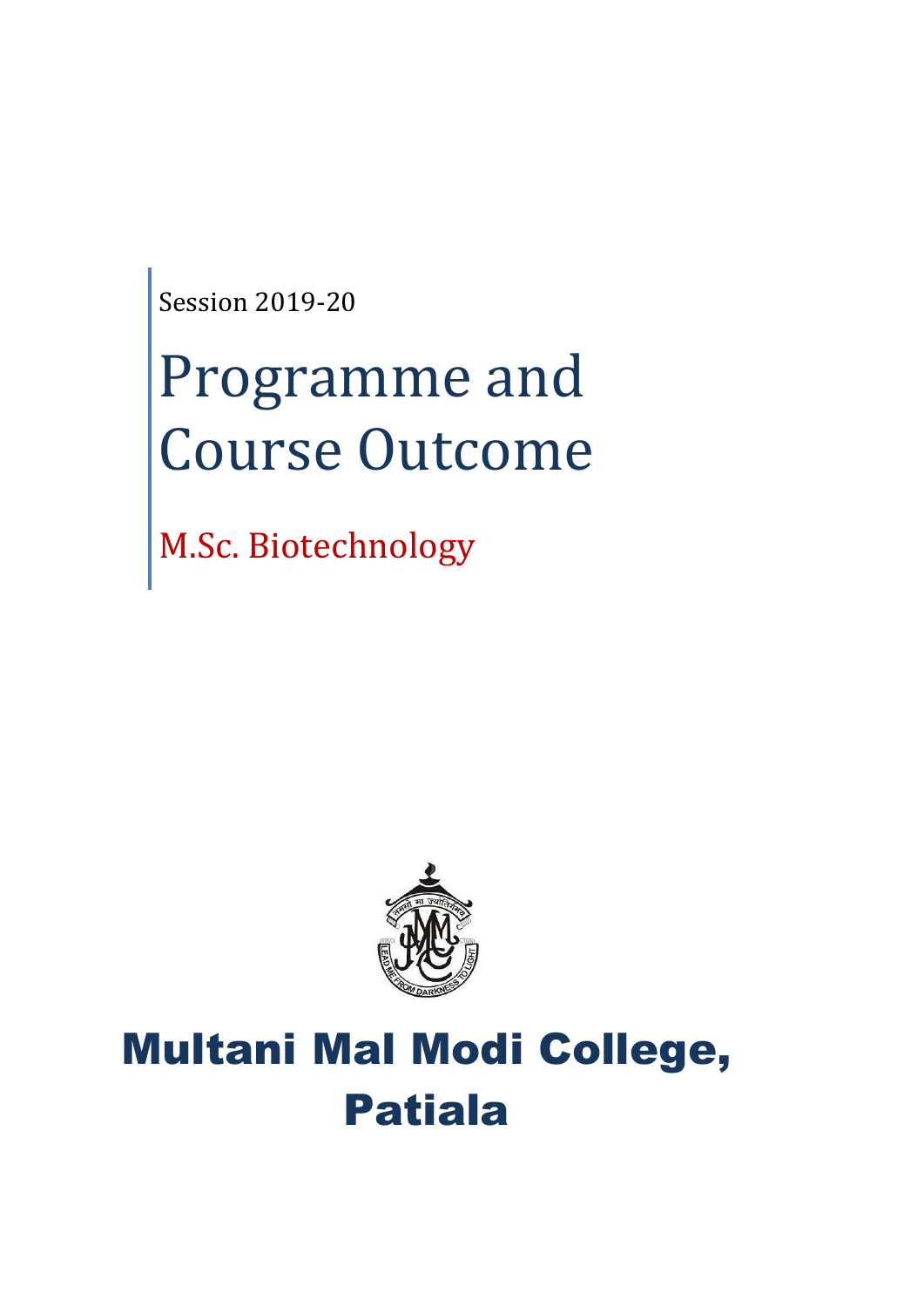### **Program Outcomes (POs)**

**PO-1**: Industry applications of better understanding of the key principles of biochemical functioning at an advanced level. Better awareness of the major issues at the forefront of the discipline, will possess an in-depth understanding of the area of biochemistry chosen for research emphasis.

**PO-2:** An ability to conduct experiments, as well as to analyze data, understood the basic concepts, fundamental principles, and the scientific theories related to various scientific phenomena and their relevancies in the day-to-day life

**PO-3**: An ability to acquire the skills in handling scientific instruments, planning and performing in laboratory experiments to meet desired needs within realistic constraints such as economic, environmental, social, political, ethical, health and safety, manufacturability, and sustainability in biotechnology

**PO-4**: Students will demonstrate engagement in the biotechnology discipline through involvement in research or internship activities and outreach or mentoring activities specific to biotechnology.

**PO-5:** Students will acquire and demonstrate competency in laboratory safety and in routine and specialized biotechnological laboratory skills applicable to biotechnology research or clinical methods, including accurately reporting observations and analysis.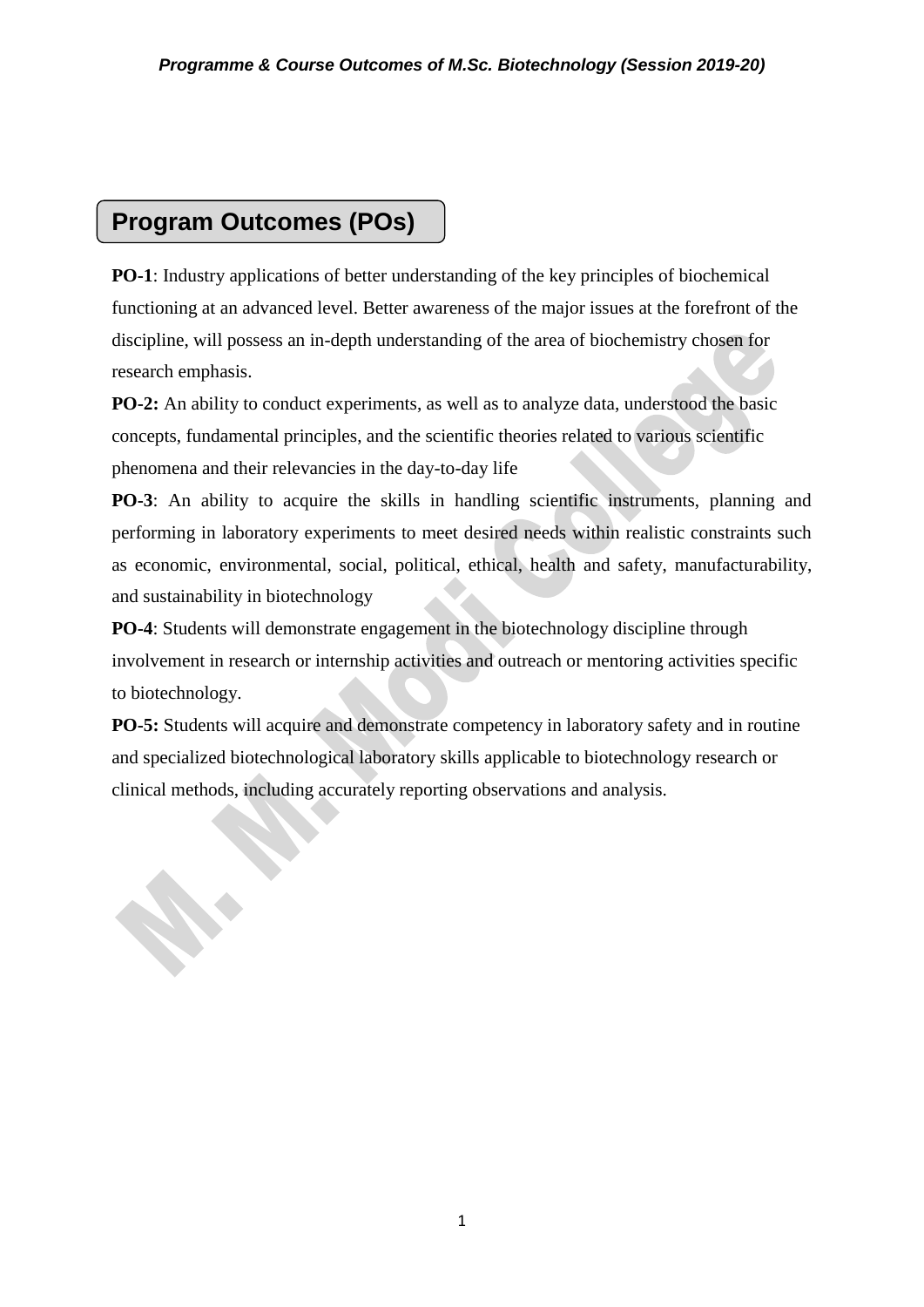#### **Course Outcomes (COs)**

#### **M.Sc. Biotechnology - I**

#### **Semester-1st**

| Paper | <b>Course</b>                     |
|-------|-----------------------------------|
|       | <b>Principles of Biochemistry</b> |
|       | <b>Molecular Genetics</b>         |
| Ш     | <b>Introductory Microbiology</b>  |
| ۱V    | Immunology                        |

#### **Semester-2nd**

| Paper | <b>Course</b>                                  |
|-------|------------------------------------------------|
|       | <b>Genetic Engineering</b>                     |
| VI    | <b>Molecular Biophysics</b>                    |
| /II   | <b>Fundamentals of Bioprocess Development</b>  |
| \/III | <b>Fundamentals of Fermentation Technology</b> |

#### **PAPER I: PRINCIPLES OF BIOCHEMISTRY**

- CO-1: This subject will demonstrate knowledge and understanding of the chemical structures and metabolic functions in living beings.
- CO-2: This subject will demonstrate knowledge and understanding of the fundamental biochemical principles, such as structure and function of biomolecules, metabolic pathways and regulation of biochemical processes.
- CO-3: This subject will demonstrate knowledge and understanding of the principles and basic mechanisms of metabolic control.
- CO-4: Students will learn the use of basic laboratory skills and apparatus to obtain reproducible data from biochemical experiments.

#### **PAPER II: MOLECULAR GENETICS**

- CO-5: This subject will demonstrate knowledge and understanding of the molecular machinery of living cells.
- CO-6: This subject will demonstrate knowledge and understanding of the principles and basic mechanisms of metabolic control and molecular signaling.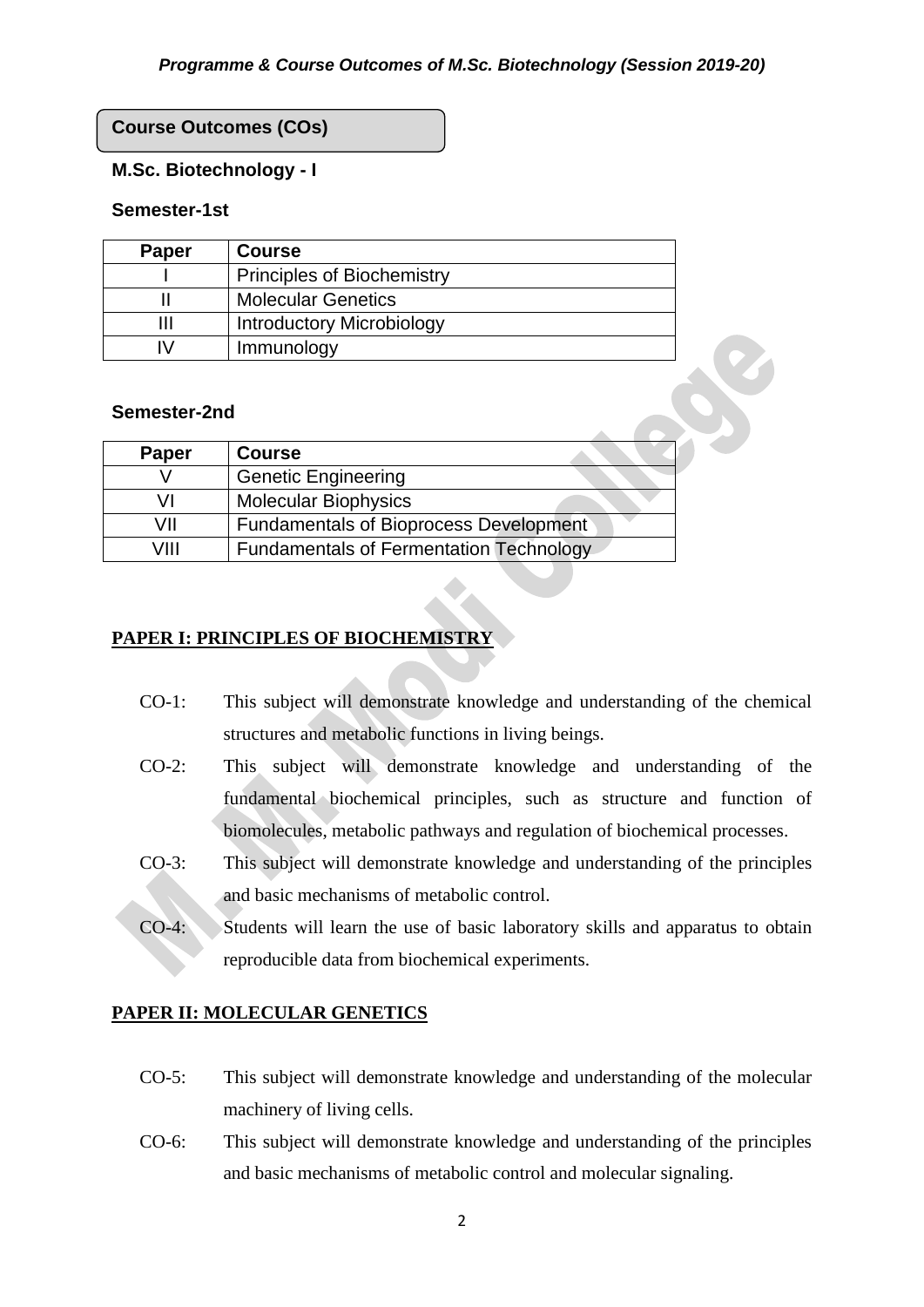- CO-7: This subject will demonstrate knowledge and understanding of the principles that govern the structures of DNA and their participation in replication, transcription and translation.
- CO-8: Students will learn how to implement experimental protocols, and adapt them to plan and carry out simple investigations.
- CO-9: Students will learn the use of basic laboratory skills and apparatus to obtain reproducible data from biochemical experiments.
- CO-10: Students will be able to analyse, interpret, and participate in reporting to their peers on the results of their laboratory experiments;

#### **PAPER III: INTRODUCTORY MICROBIOLOGY**

- CO-1: To know the structure, metabolism, genetics and ecology of prokaryotic microorganism, eukaryotic microorganism and viruses.
- CO-2: Understand the basic microbial structure and function and study the comparative characteristics of prokaryotes and eukaryotes and also Understand the structural similarities and differences among various physiological groups of bacteria/archaea.
- CO-3: Students will understand the prevention and control of infectious diseases.
- CO-4: Students will understand the principles of physical and chemical methods in the control of microorganism.
- CO-5: This subject gives the understanding of various laboratory techniques such as isolation, staining, identification for various microorganism.

#### **PAPER IV: IMMUNOLOGY**

- CO-1: The students will be able to identify the cellular and molecular basis of immune responsiveness.
- CO-2: The students will be able to describe immunological response and how it is triggered and regulated.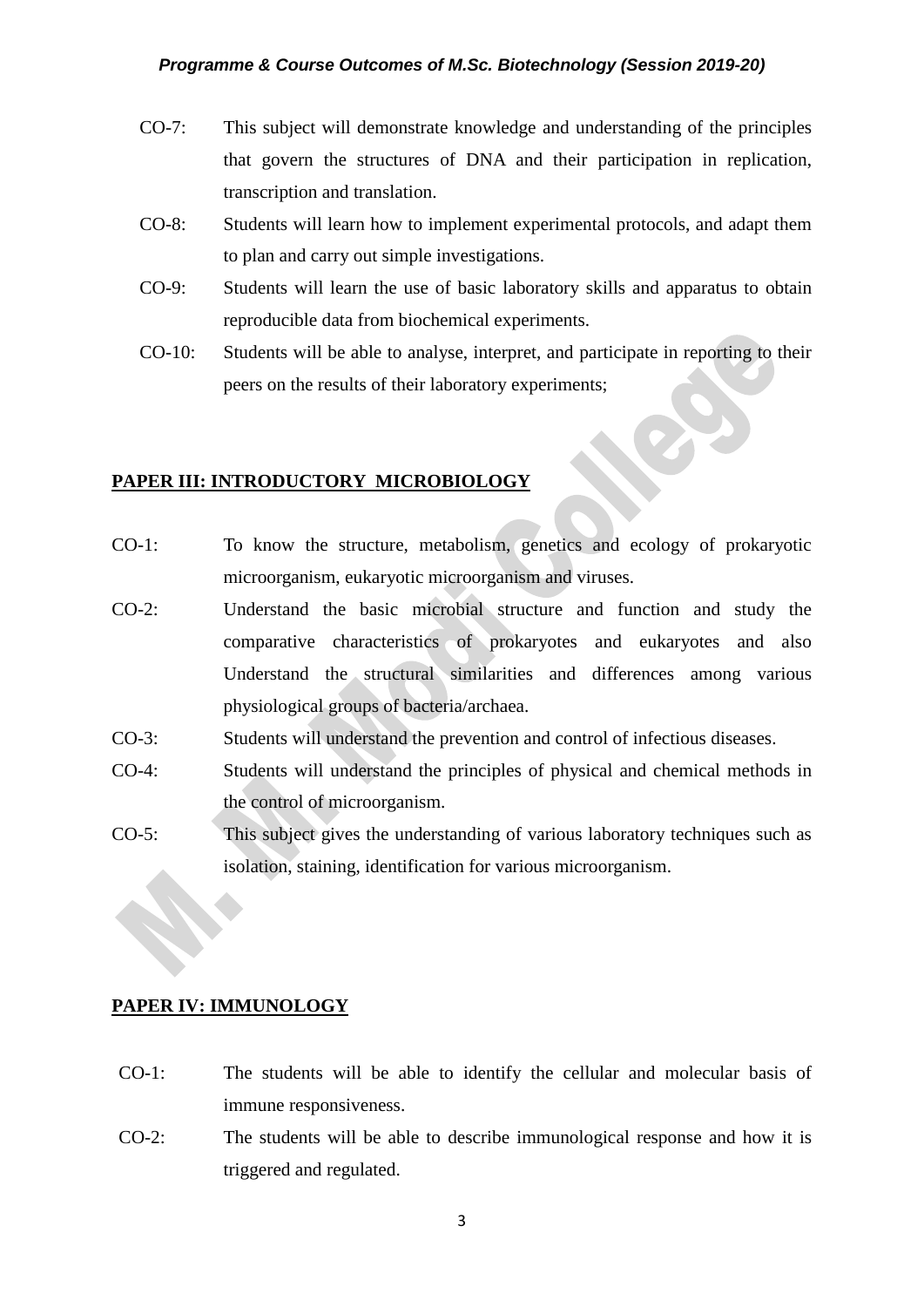- CO-3: The students will be able to describe the roles of the immune system and overall organization of genes.
- CO-4: The students will be able to transfer knowledge of immunology into clinical decision making through case studies presented in class. Learn about immunization and their preparation and its importance.
- CO-5: The students will be able to demonstrate a capacity for problem-solving about immune responsiveness.
- CO-6: Demonstrate scientific quantitative skills, such as the ability to evaluate experimental design, read graphs, and understand and use information from scientific papers.

#### **PAPER V: GENETIC ENGINEERING**

- CO-1: The ultimate goal of this subject is to develop student's understanding towards the identification and characterization of proteins expressed in a genome.
- CO-2: Learn on assigning gene function through mutagenesis and genetic engineering and will be able to conduct gene expression profiling.
- CO-3: Students will be able to browse whole genome databases.
- CO-4: This subject will cover recent developments in genetics, epigenetics, small RNAs, proteomics, gene expression, mutagenesis and mapping genes.
- CO-5: It includes study of the entire set of proteins in order to understand its structure and function.
- CO-6: Acquire skills in the techniques of Site directed mutagenesis, Transposon tagging and targeted genome editing technologies.
- CO-7: It aims to teach students advanced technologies, research methods with major emphasis on the applications of DNA sequencing and protein analysis techniques**.**

#### **PAPER VI: MOLECULAR BIOPHYSICS**

- CO-8: The ultimate goal of this subject is to study physics of life processes with training that integrates the principles of physics and computer science.
- CO-9 Biophysicists use the methods of physical science to study the structure and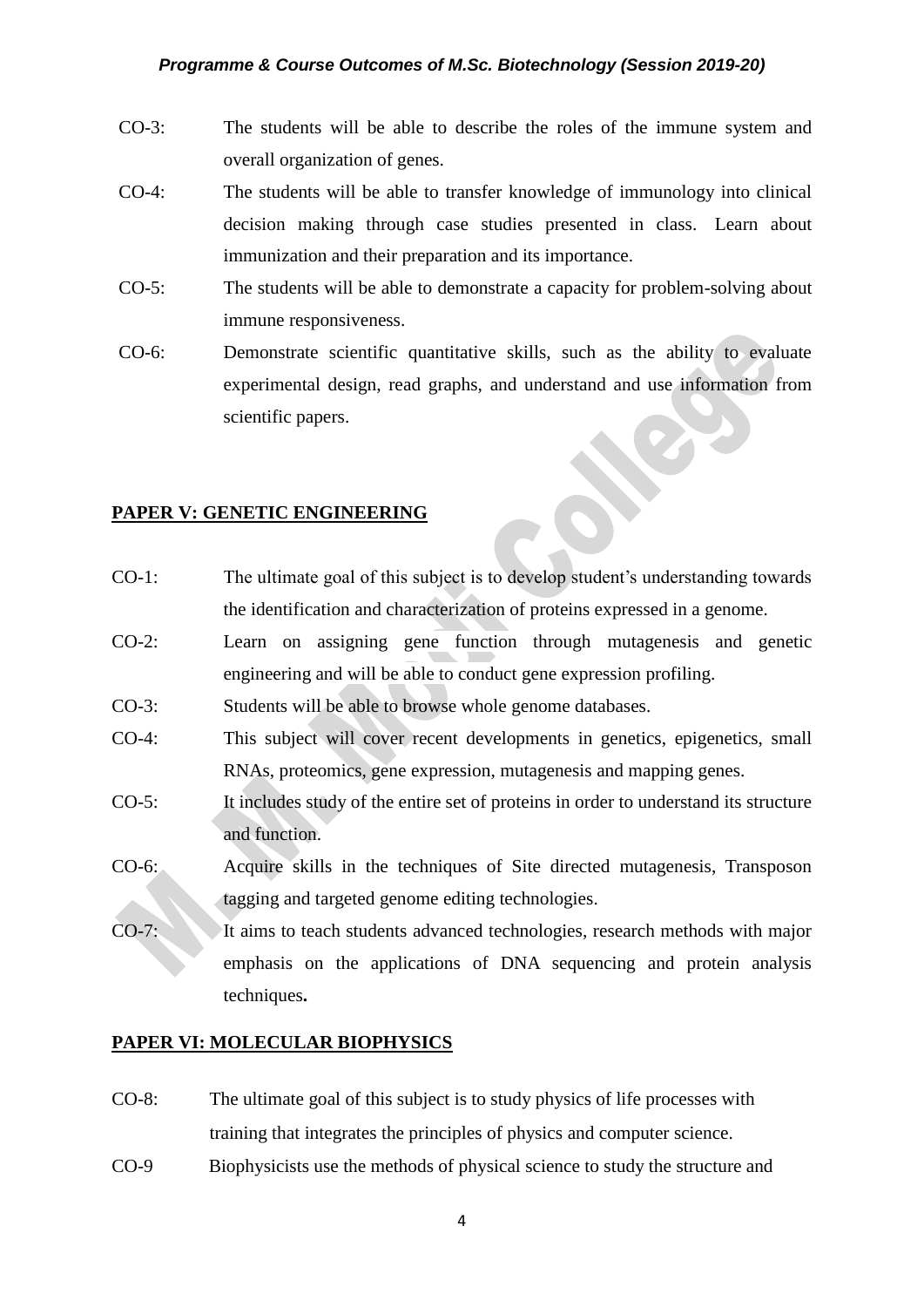functions of macromolecules and solve problems at the intersection of biological and physical science

CO-10 Biophysics major receive excellent training for careers in medicine and related health professions, biotechnology and pharmaceutical industries.

#### **PAPER VII: FUNDAMENTALS OF BIOPROCESS DEVELOPMENT**

- CO-1: This course explains the processes and techniques used for extraction and purification of a product from culture medium. Also, bioprocess consideration in using animal and plant cell cultures will discuss using different techniques.
- CO-2: This will also provide students with an up-to-date knowledge of upstream and downstream processing technology.
- CO-3: To instruct students with an in-depth understanding of the key process design concepts relating to the production of biomolecules of industrial importance, produced using isolated microbial and mammalian cells.
- CO-4: Students will be equipped with a knowledge and understanding of mainstream bioprocess design heuristics so that they may engage productively within multidisciplinary process development teams.
- CO-5: Throughout this module, the emphasis will be on relating how market requirements influence the development and cost-effective optimization of biotechnology processes, stressing the multidisciplinary nature of this sector.

#### **PAPER VIII: FUNDAMENTALS OF FERMENTATION TECHNOLOGY**

- CO-1: Industrial fermentation is an interdisciplinary science that applies principles associated with biology and engineering.
- CO-2: Students will understand the commercial exploitation of microorganisms on a large scale.
- CO-3: Students will learn microbiology and biochemistry from biological aspect.
- CO-4: This fundamental knowledge is essential for Students to make their career in industry based on bioprocess.
- CO-5: This subject provides the knowledge of basic principle of fermentation process, which help students to design, develop and operate industrial level biofuels.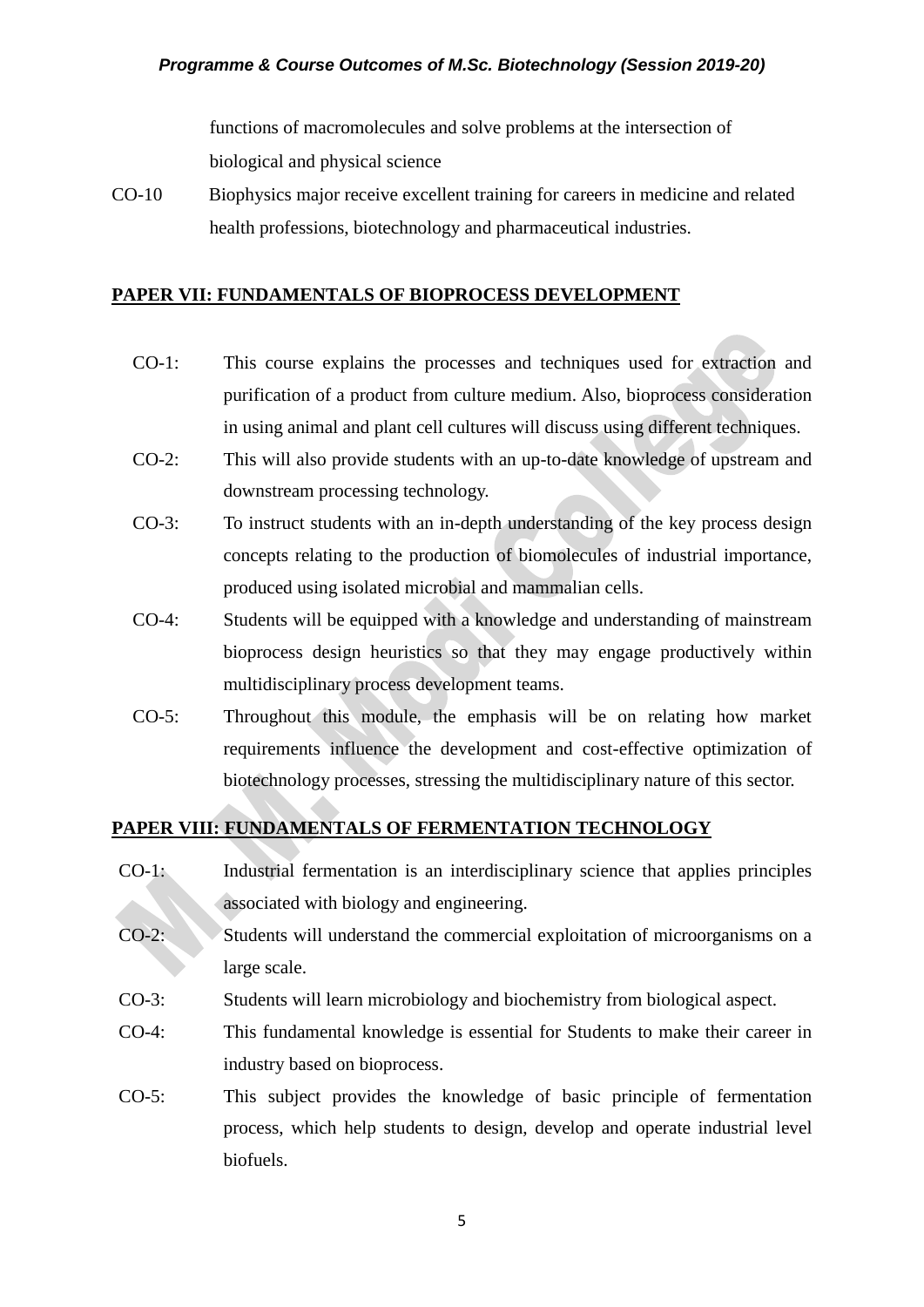#### **Course Outcomes (COs)**

#### **M.Sc. Biotechnology - II**

#### **Semester-3rd**

| Paper | <b>Course</b>                    |
|-------|----------------------------------|
| IΧ    | Enzymology                       |
|       | Microbial and Food Technology    |
| ΧI    | <b>Environment Biotechnology</b> |
| XII   | <b>IPRs, TQM &amp; Biosafety</b> |

#### Semester-4<sup>th</sup>

| <b>Paper</b> | <b>Course</b>                               |
|--------------|---------------------------------------------|
| XIII         | <b>Tissue &amp; Cell Culture Technology</b> |
| XIV          | <b>Research Methodology</b>                 |
| XV           | <b>Computers and Biostatistics</b>          |
| XVI          | Introduction to Bioinformatics              |

#### **PAPER IX: ENZYMOLOGY**

- CO-1: This subject will serve as foundation for more advanced enzymology courses.
- CO-2: Students will learn various theoretical and practical aspects of enzymology.
- CO-3: This subject will stimulates students's interest in learning the structure, function and kinetics of enzyme and their role as catalyst and regulator of cell metabolism.
- CO-4: The student will understand the concept of immobilization and its relationship with various cells and enzymes.
- CO-5: A practical approach in the field of biosensors and immobilized systems.

#### **PAPER X: MICROBIAL AND FOOD TECHNOLOGY**

- CO-1: This subject discusses the technological principles and industrial applications of microorganisms and enzymes in food production and processing systems to provide useful products and services.
- CO-2: Analyse the importance of microorganisms in foods and understand the biotic and abiotic factors that affect their development in these substrates.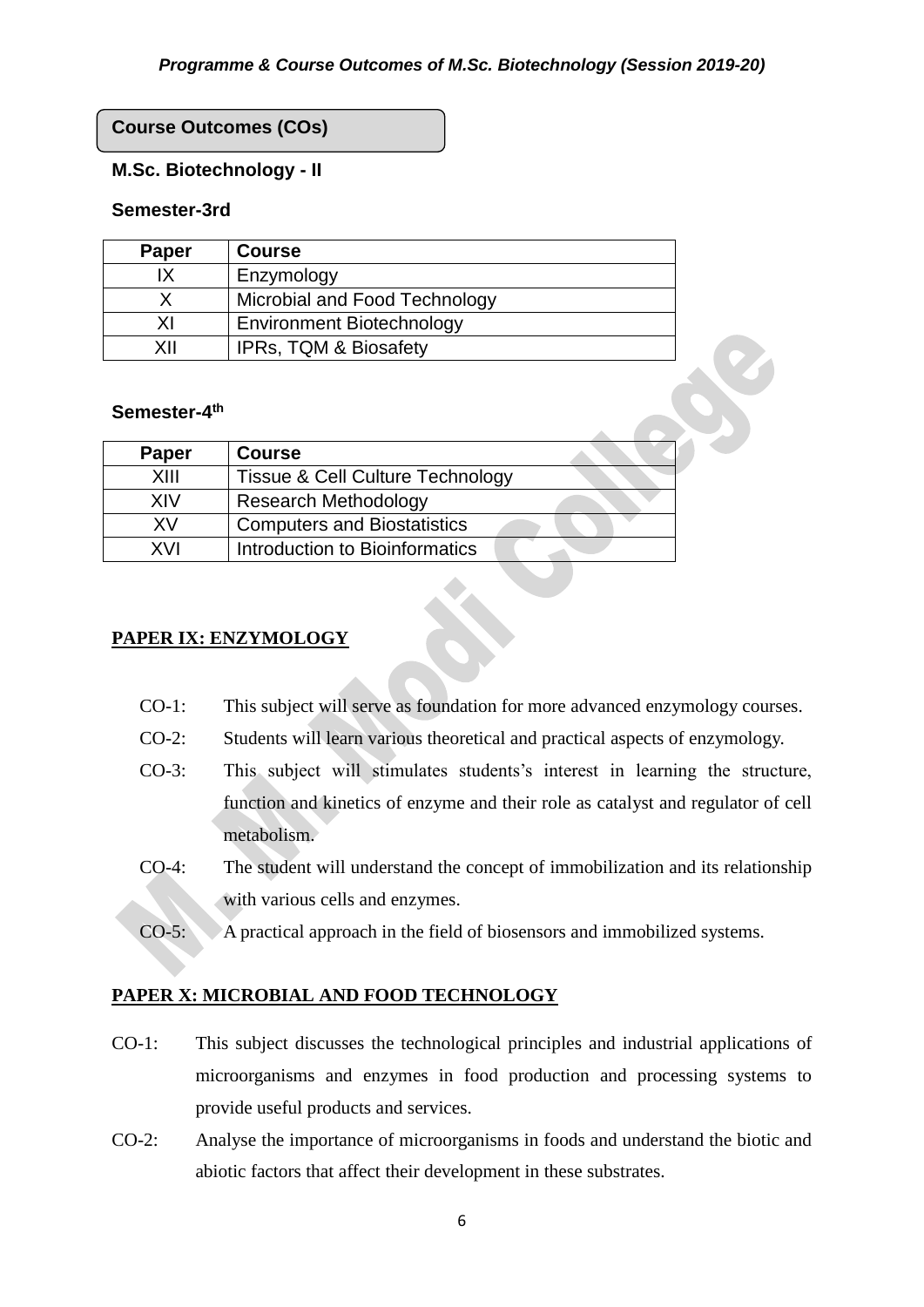- CO-3: Recognise the importance of fermentation processes and appreciate the role of microorganisms in industrial processes.
- CO-4: Demonstrate knowledge of major scientific concepts, social, economic and ethical implications in food sciences.
- CO-5: Major fermented food product technologies will also be discussed with specific references to alcoholic beverages, dairy products, organic acid, traditional fermented products.
- CO-6: This subject will cover basic properties, characteristics of microorganisms and enzymes, their metabolic pathways and how these are harnessed, manipulated and applied to increase productivity in food sector.
- CO-7: The practical component of this subject will include food fermentation and processing concepts to help student's understanding in food technology and related processes.

#### **PAPER XI: ENVIRONMENTAL BIOTECHNOLOGY**

- CO-1: Students will know the basic physiology of a microorganism and how their structure dictates their function in the environment.
- CO-2: Students will understand the basics for microbial metabolism of environmental contaminants.
- CO-3: To understand the conventional fuels, modern fuels and their environmental impact.
- CO-4: Students will understand the principles of bioremediation, phytoremediation, bioleaching and waste water treatment.
- CO-5: To know various techniques to modify and augment microorganisms in the laboratory and environment.

#### **PAPER XII: IPR, TQM & BIOSAFETY**

CO-1: Students will understand balanced integration of scientific and social knowledge in sustainable development.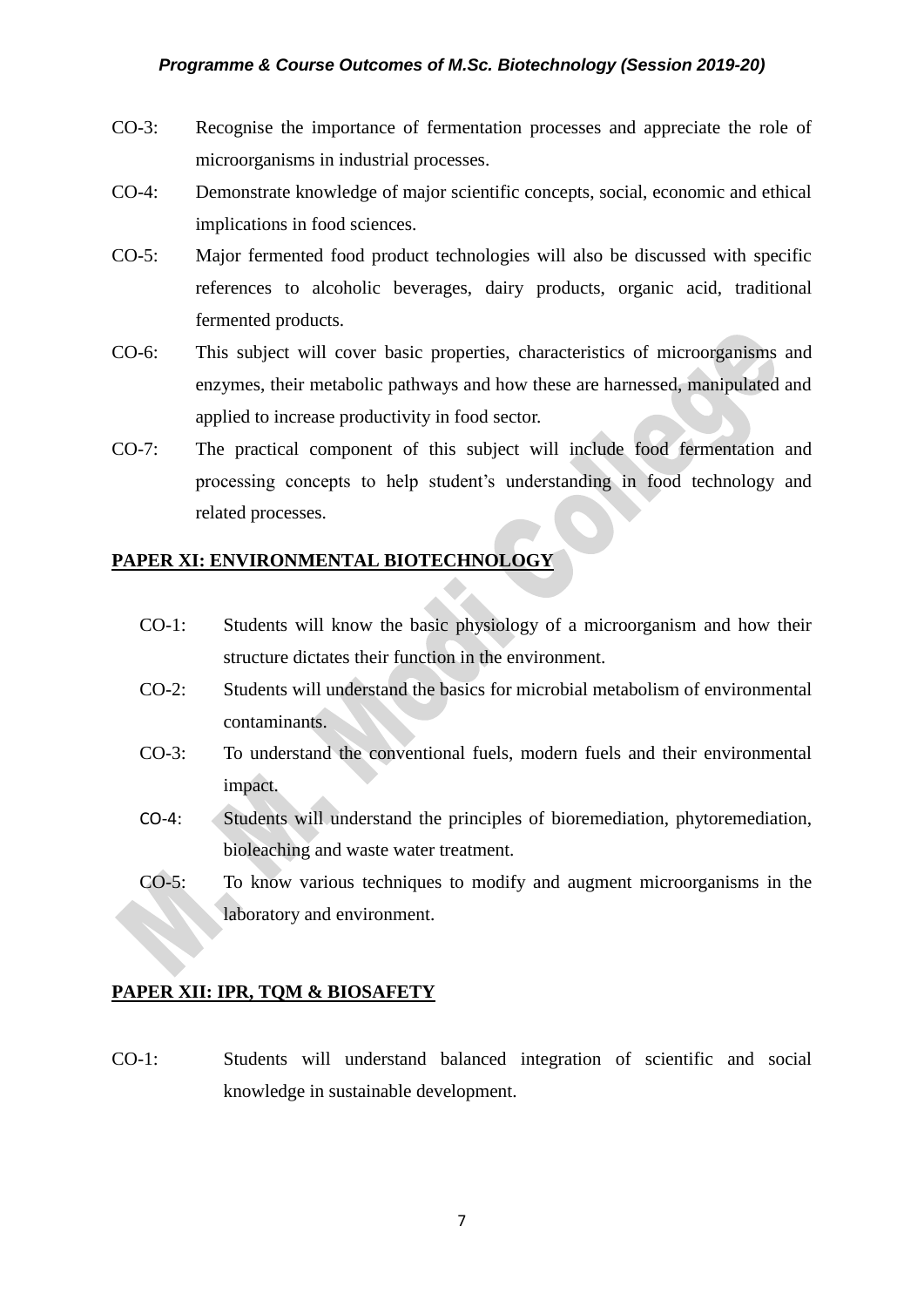- CO-2: This subject will introduce basic concepts of ethics and safety that are essential for different disciplines of science and procedures involved and protection of intellectual property and related rights.
- CO-3: This subject will provide a basic layout on regulations for entrepreneurship.
- CO-4: To understand the risks, ethics and safety of biotechnology based research and products related to various environmental factors.

#### **PAPER XIII: TISSUE AND CELL CULTURE TECHNOLOGY**

- CO-1: The course introduces to plant and animal cells and tissue culture, specificity of working with animal cells under in vitro conditions and their applications in biotechnology.
- CO-2: This subject will demonstrate knowledge and understanding of the cultures of Plant and animal cells and establish cell lines with good viability, minimal Contamination.
- CO-3: This subject will demonstrate knowledge and understanding to manipulate the cell cultures.
- CO-4: Students will learn the use of basic laboratory skills and practical knowledge required for dealing with cell cultures.

#### **PAPER XIV: RESEARCH METHODOLOGY**

- CO-1: The primary objectives of this course are to identify and discuss the role and importance of research in sciences.
- CO-2: The course identifies and discusses the complex issues inherent in selecting the research problem, research design and implementing a research project.
- CO-3: This subject will provide scientific understanding for detail interpretation of research work.

#### **PAPER XV: COMPUTER AND BIOSTATISTICS**